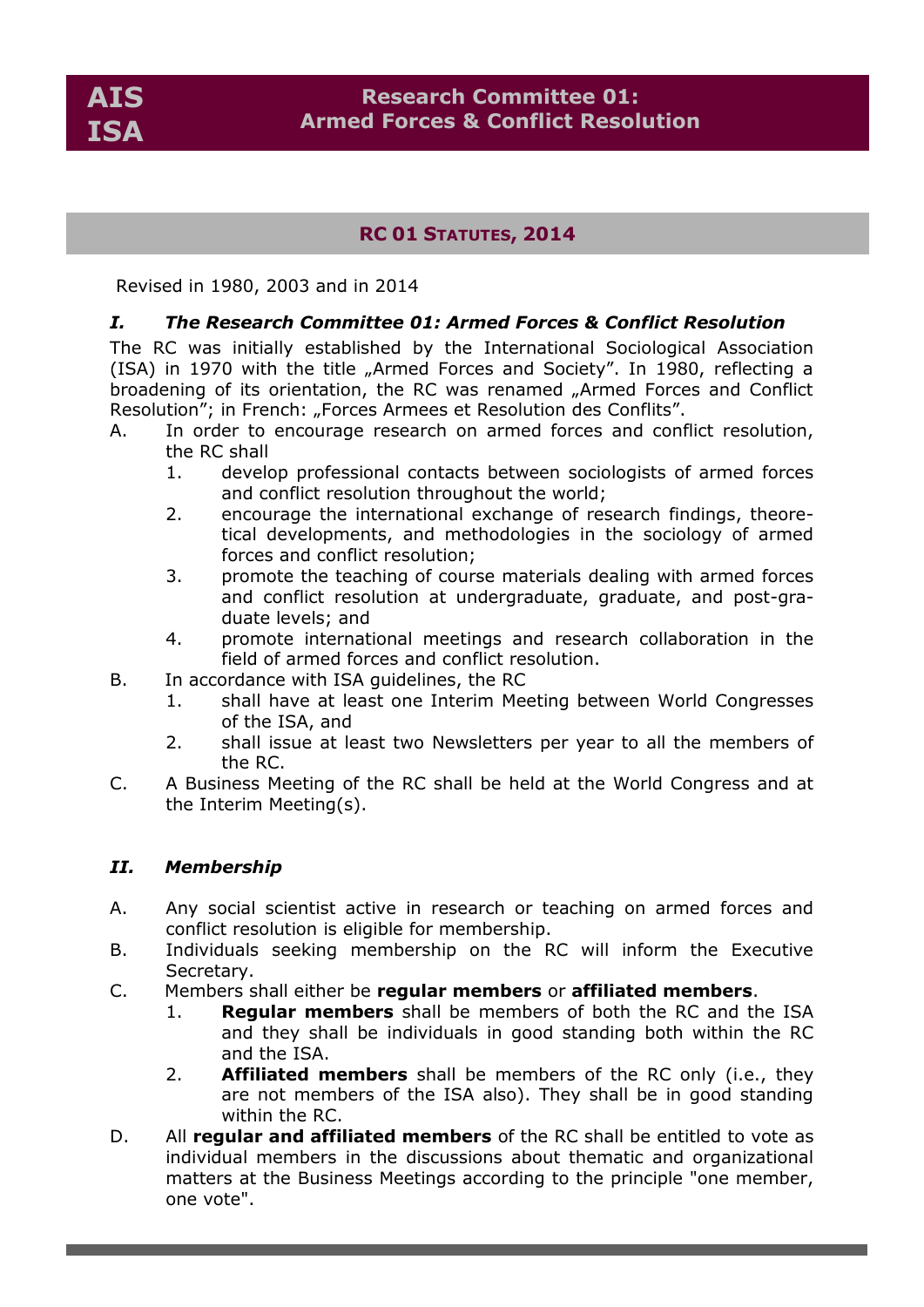- E. All **regular and affiliated members** of the RC shall be entitled to
	- 1. participate in the scientific activities of the RC; and
	- 2. receive the newsletter issued by the RC free of charge.
- F. All regular and affiliated members of the RC shall be obliged to
	- 1. uphold the present Statutes of the RC and to adhere to the stipulations of the present Statutes;
	- 2. conscientiously fulfil the tasks entrusted to them by the Business Meeting or other bodies of the RC; and
	- 3. pay their fee for the respective period (i.e. 4 years). Such dues will be used to cover the administrative costs of the RC.

# *III. Officers*

- A. The officers of the RC shall consist of
	- 1. a President,
	- 2. three Vice-Presidents,
	- 3. an Executive Secretary/Treasurer, and
	- 4. six to eight Executive Committee Members.
- B. The officers collectively are hereafter referred to as the Executive Board.
	- 1. Eligible for serving in the Executive Board are **regular** members in good standing of both the ISA and the RC.
	- 2. The officers shall serve a term of four years.
	- 3. The term shall be one from one quadrennial World Congress of Sociology to the next.
	- 4. The officers must be **regular** members in good standing of both the ISA and the RC throughout their term of office.
	- 5. Officers may serve more than one term. It is recommended that they do not serve more than two terms consecutively.

### *IV. Responsibilities*

- A. The President
	- 1. assumes overall responsibility for the functioning of the RC and assumes major responsibility for the conference programs of the RC at the ISA's World Congresses and at the Interim Meetings of the RC.
	- 2. identifies, in consultation with the Executive Board, the theme for at least one Interim Meeting between World Congresses and takes responsibility for the organization or co-organization of these inter-Congress meetings.
	- 3. aims for the publication of the conference papers of the RC.
	- 4. serves as the RC's delegate to the ISA Research Council and other organizations (for alternate see section on Vice-Presidents).
- B. In the case of the death, incapacitation, resignation, or other inability of the incumbent to carry out the responsibilities of the office of the President, one of the members of the Executive Board, identified by the Executive Board, will assume the responsibilities of the President.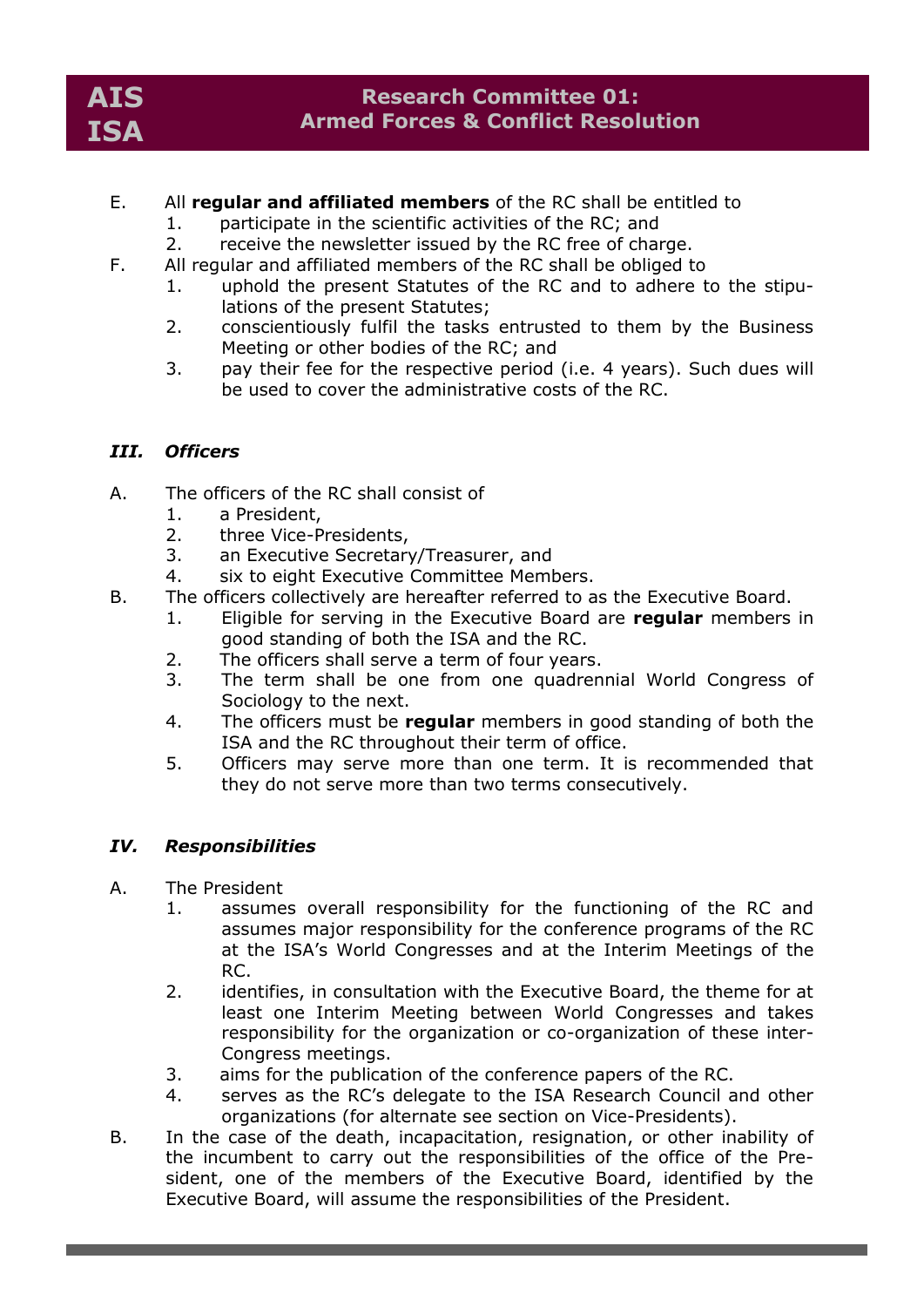- C. The Executive Secretary/Treasurer
	- 1. prepares the minutes of the Business Meetings for publication in the Newsletter of the RC.
	- 2. receives the members' dues if necessary, in cooperation with the ISA Secretariat – and maintains financial records and funds, as well as an up-to-date membership list.
	- 3. gives financial reports, to the Executive Board annually and to the Business Meeting biennially. The Treasurer must be discharged of his/her financial responsibilities by the Business Meetings.
	- 4. realizes the financial relations of the RC and the ISA.
- D. Together, the President and the Executive Secretary/Treasurer
	- 1. shall be responsible for the Newsletter and the website of the RC.
	- 2. prepare the application for the RC's activity grant from ISA, the report on its use, and the activity reports requested by the ISA.
	- 3. keep an institutional memory of the history and the procedures of the RC.
- E. The Vice-Presidents assist the President with those matters delegated by the President. This may include:
	- 1. serving as the RC's alternate delegate to the ISA Research Council.
	- 2. serving as a liaison officer to the local organizing committee of the Interim Meeting.
	- 3. assisting with regard to the RC's publications.
	- 4. promoting membership of the RC.
	- 5. identifying financial sources and raising funds.
- F. The Members of the Executive Committee assist the President with those matters delegated by the President. This may include:
	- 1. assisting in the organization of the RC's activities, events and conferences.
	- 2. promoting membership of the RC.
	- 3. seeking information to be distributed in the Newsletter and on the website of the RC.
- G. In the event of a vacancy on the Executive Board, the President in consultation with the Executive Board may appoint a replacement until the next election.

#### *V. Electoral Procedures*

- A. The Executive Board of the RC is elected every four years, just prior to the ISA World Congress, for a four-year term. The term of the newly elected officers shall commence at the following World Congress.
- B. The election shall be carried out under the direction of the Nominations and Elections Committee. This Committee consists of two members of the RC who may be either regular or affiliated members.
- C. These two members of the Nominations and Elections Committee are **not** members of the current Executive Board and they are **not** standing for election, i.e. they are in fact **not eligible for nomination** to the Executive Board.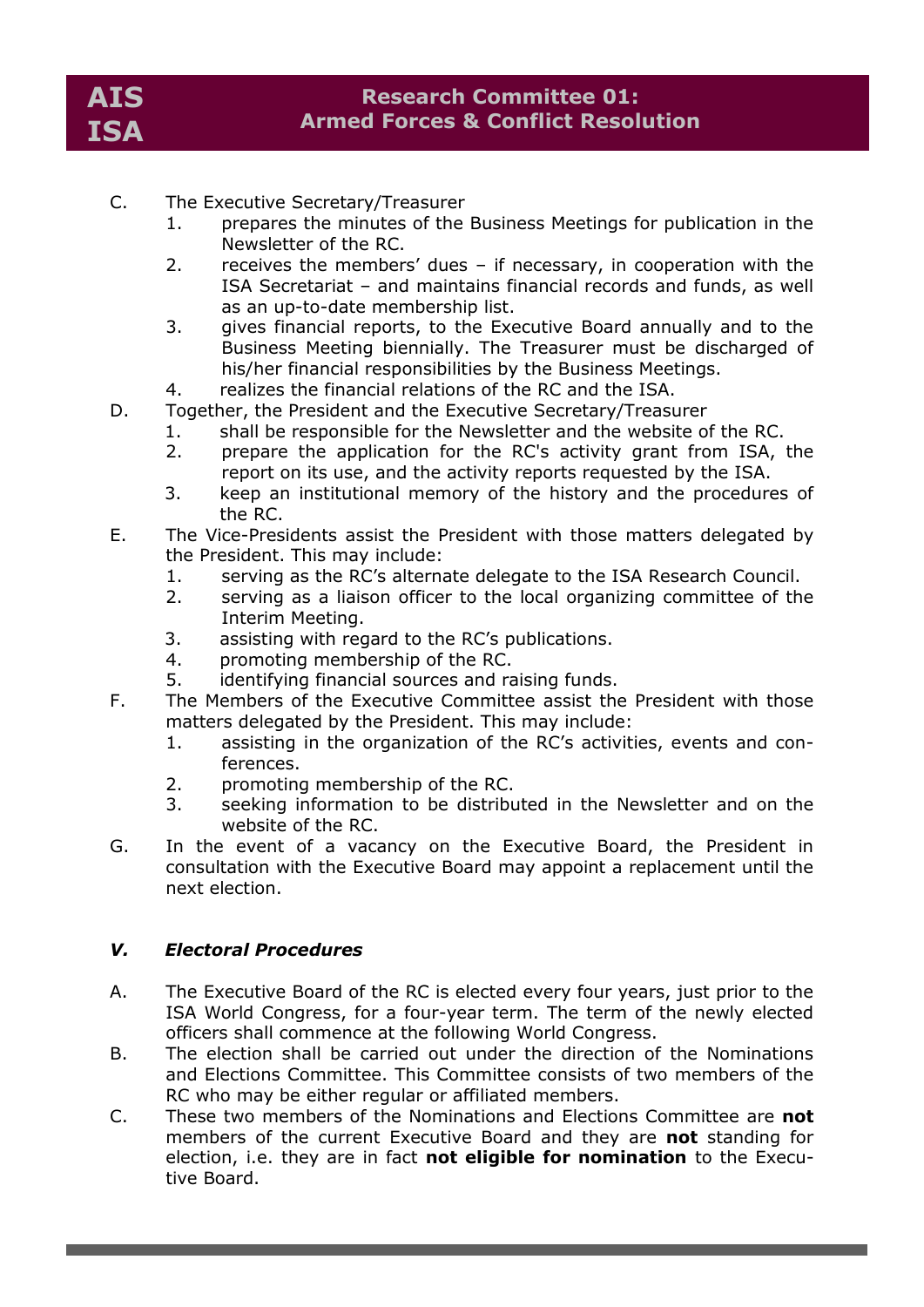- D. The Nominations and Elections Committee is responsible for preparing the list of nominations and for conducting the elections.
- E. To ensure participation by all regular and affiliated members, the election process (including nominations) shall be done by mail, normally by e-mail. To this end, the Nominations and Elections Committee shall prepare a nominations form, to be sent to all **regular and affiliated members** at least 20 weeks before the election day.
- F. All **regular and affiliated members** of the RC shall be entitled to nominate candidates for the Executive Board.
- G. Potential candidates shall confirm their willingness
	- 1. to accept the respective position on the Executive Board, should they be elected, and
	- 2. to remain a regular member in good standing for the duration of the mandate.
	- 3. They shall return the nomination form to the Nominations and Elections Committee, along with a brief curriculum vitae.
- H. A member may be a candidate for more than one office, but may only serve in one office at a time.
- I. The Nominations and Elections Committee will endeavor to have at least two nominations for each position. Also, a write-in section will be present for each office. The nominations should reflect the international nature of the membership.
- J. The Nominations and Elections Committee shall prepare a ballot listing all nominated candidates (and their normal country of residence) for each position on the Executive Board. For each position, the nominated candidates shall be listed in alphabetical order.
- K. The ballot shall be sent to all **regular and affiliated members** of the RC by (e-) mail at least ten weeks before the election day. The election day will be no later than two weeks before the beginning of the World Congress.
- L. **Regular and affiliated members** shall send their ballot by mail or e-mail to the designated electoral officers or e-mail account. Ballots received after election day shall not be counted.
- M. Board members are elected on the basis of a simple majority of ballots received by the deadline specified on the ballot. In the case of a tie between candidates, the issue is resolved in a manner that is mindful of regional representation, and for candidates from the same region, by drawing lots.
- N. The newly elected officers will be announced through the ISA Bulletin, the Newsletter of the RC, on the website of the RC and at the meetings of the RC at the World Congress.

# *VI. Subcommittees and Regional Groups*

- A. The President of the RC may appoint subcommittees as needed.
- B. Regional study groups of the RC may be established with the approval of the President and in consultation with the Executive Board.